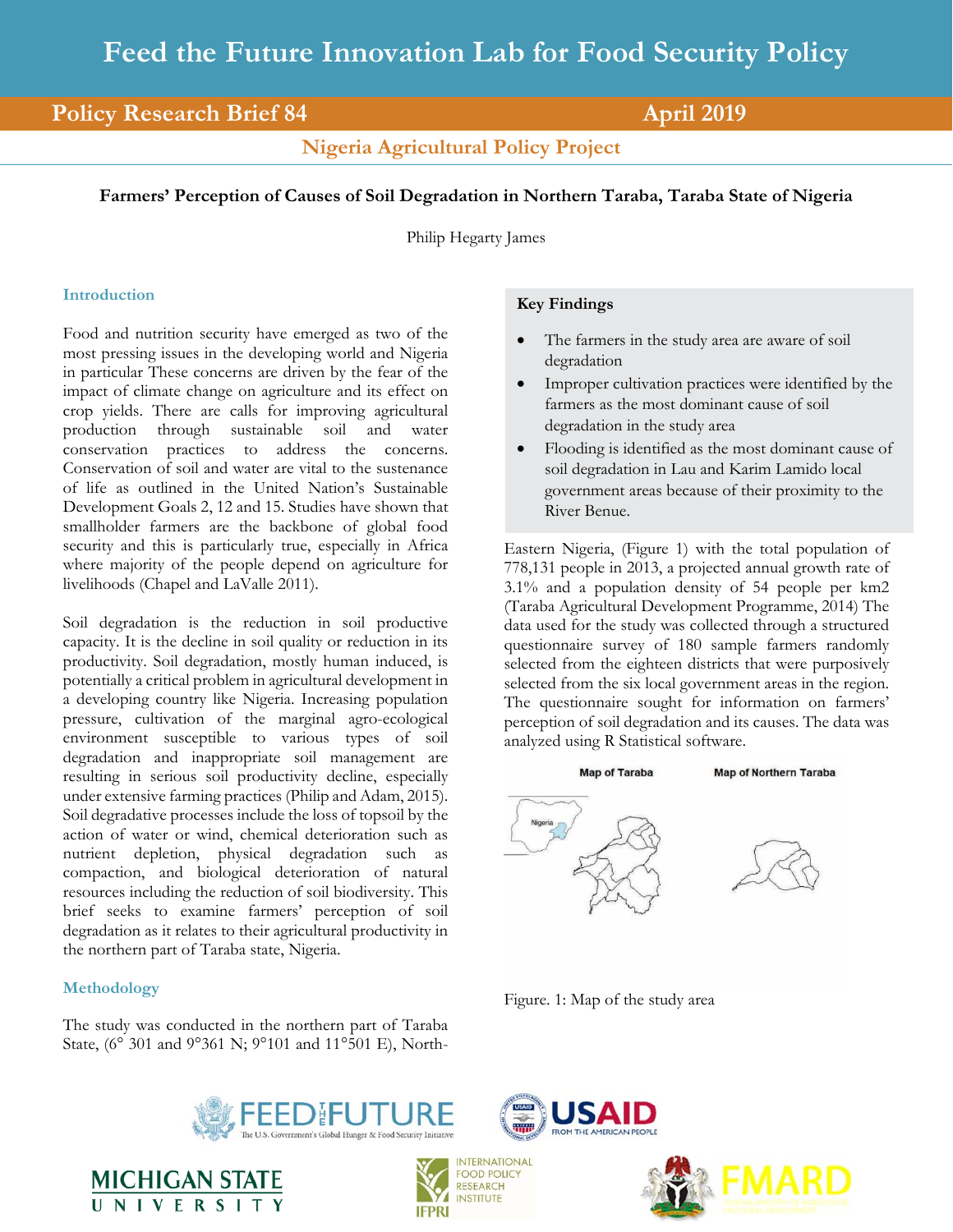

Figure 2: Farmers' awareness of soil degradation in northern Taraba State of Nigeria.

#### **Results**

Most farmers in the study area are well aware of soil degradation on their farms (Figure 2). They have lived through decline in their yields over the years, loss of farm lands, and decline in fertility as well as deterioration of the soil structural condition. The farmers' perceived causes of soil degradation were identified as improper cultivation practices (like mono cropping), poor manuring, misuse of fertilizers or excessive fertilization and wrong use of chemicals (that kill soil organisms which help in binding the soil together), continuous cropping, inappropriate tillage (break up soil into finer particles thereby increasing the soil vulnerability to erosion). Improper cultivation was identified as the main drivers of soil degradation as 79%, 82%, 75%, 70% and 73% of the farmers in Ardo Kola, Lau, Karim Lamido, Yorro and Zing respectively indicated that as a cause of soil degradation. Deforestation and indiscriminate bush burning (which exposes soil minerals by removing trees and cover crops that help in improving the soil conditions; reduces water and nutrient holding capacity) and addition of organic matter are identified as the major causes of soil degradation in Ardo Kola (67%) and Yorro (75%). Most farmers in Karim Lamido and Lau identified flooding as causes of soil degradation because their farms are along the plains of River Benue (Table 1).

Table 1: Perceived causes of soil degradation in the study area

| <b>Causes of</b>  | Ardo | Lau    | Karim  | Yorro  | Zing |
|-------------------|------|--------|--------|--------|------|
|                   |      |        |        |        |      |
| degradation       | Kola |        | Lamido |        |      |
| <b>Extensive</b>  | 53%  | 79%    | 62%    | 65%    | 68%  |
| cultivation<br>of |      |        |        |        |      |
| marginal          |      |        |        |        |      |
| lands             |      |        |        |        |      |
| Improper          | 79%  | 82%    | 75%    | 70%    | 73%  |
| cultivation       |      |        |        |        |      |
| practices         |      |        |        |        |      |
| Flooding          | 45%  | 85%    | 85%    | 40%    | 35%  |
| Over grazing      | 49%  | 40%    | 35%    | 51%    | 48%  |
| Deforestation     | 65%  | $51\%$ | 48%    | 75%    | 45%  |
| and               |      |        |        |        |      |
| indiscriminate    |      |        |        |        |      |
| bush burning      |      |        |        |        |      |
| Erosion           | 67%  | 75%    | 70%    | $54\%$ | 50%  |

#### **Conclusion:**

Soil degradation has been and is still an issue in global discourse as it affects agricultural productivity and poses a threat to food security. Though most of the farmers are aware of soil degradation in the study area, they have little or no knowledge of how to control this problem and how to sustainably use the soil to increase their productivity and income. The state government through the TADP should be motivated and adequately funded for regular extension visits and training to educate the farmers on sustainable use of the soil and integrated nutrient management. Extension workers should also be trained and motivated adequately to educate the farmers so that the state can truly take its position as nature's gift to the nation.

#### **Reference**

- Chappel, M. J. and LaValle, L. A. 2011. Food Security and Biodiversity: Can we have both? An Agroecological Analysis. Agriculture and Human Values. 28(1): 3-26
- Philip, H. J. and Ngala, A. L. 2015. Survey on Soil Conservation Practices among Crop Farmers in Zing Local Government Area of Taraba State. International Journal of Plant and Soil Science 8(3): 1 - 7

Taraba Agricultural Development Programme,

TADP. (2014). Taraba Agricultural Development Programme, Village Listing Book.